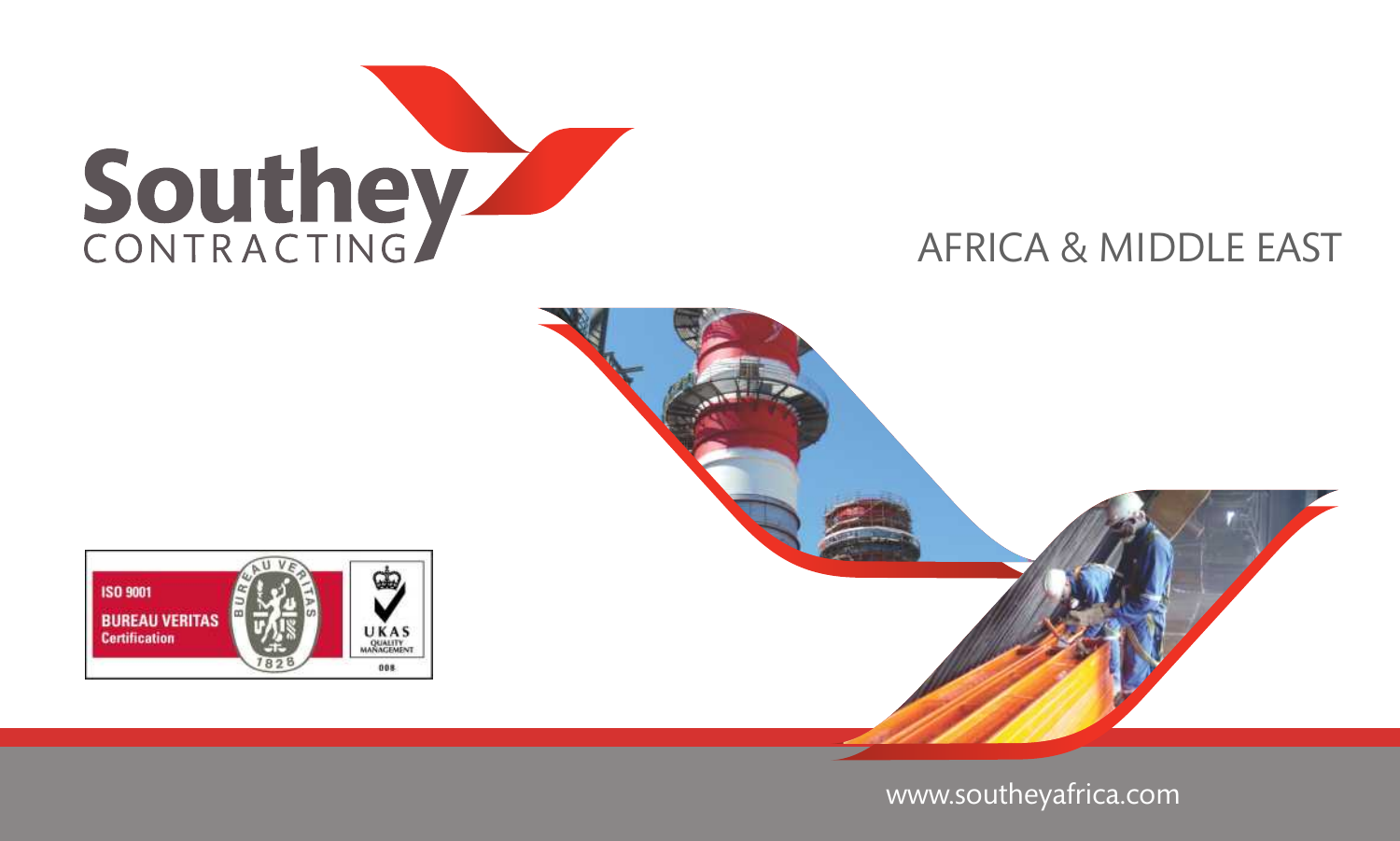

## **COMPANY OVERVIEW**

Southey Contracting Africa Division is a leader in providing fabric maintenance, insulation, repair and maintenance services to clients throughout Africa and the Middle East.

These services include corrosion protection, scaffolding, insulation, cladding, tank cleaning, NDT inspections, rope access, sheeting and maintenance solutions to a variety of clients ranging from offshore oil rig operators to construction companies to mining houses and power plants.



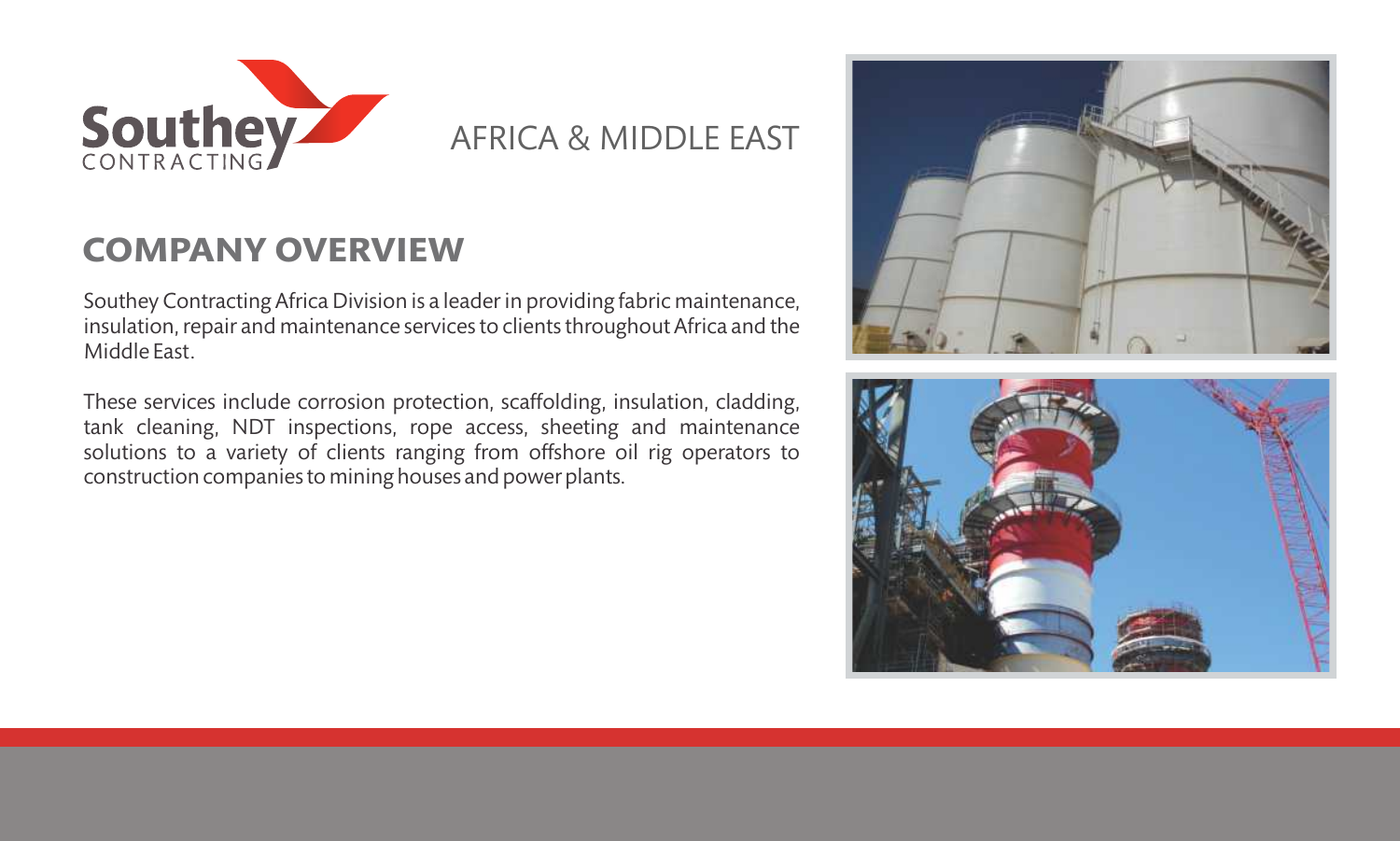

### **BUSINESS PHILOSOPHY**

Our business philosophy has been to invest in the countries in which we operate and we have locally registered on-the-ground operations in Zambia, DRC, Mozambique, Tanzania, Angola, Congo, Gabon, Ghana and Oman. All these operations have trained local personnel (project management, technical and administrative staff); a full suite of equipment to meet the requirements of the services offered; and numerous projects are currently being managed in these countries. Any African and Middle Eastern country not listed above is managed on an ad-hoc basis by mobile project teams utilising local staff in those countries of operation.

We firmly believe that the training of local staff is key to developing these economies and this also enables our clients to benefit from the advantages of our investments. Our health, safety and quality values meet international standards and we pride ourselves in ensuring all our staff are adequately trained, so as to deliver our services in the safest possible manner by not endangering their lives, the public, our clients or the environment.

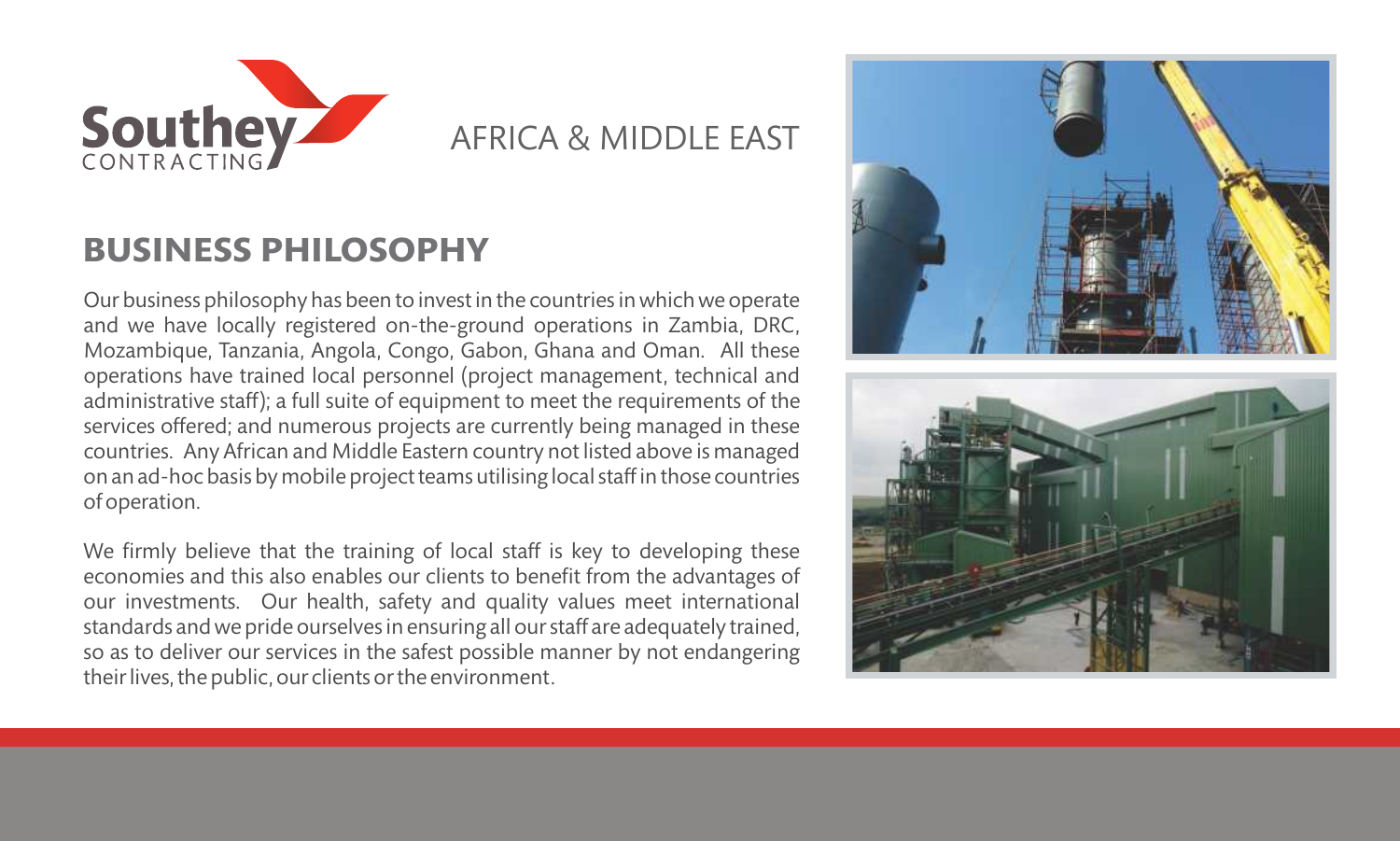

## **STRATEGIC OBJECTIVES**

### **Vision**

To operate as a dominant player providing specialised access, inspection and maintenance services to the international oil & gas and mining sectors.

### **Mission**

To provide quality specialised access, inspection, maintenance and engineering services to our customers through our team of dedicated, motivated and trained personnel who understand that our customers are the reason for our business.

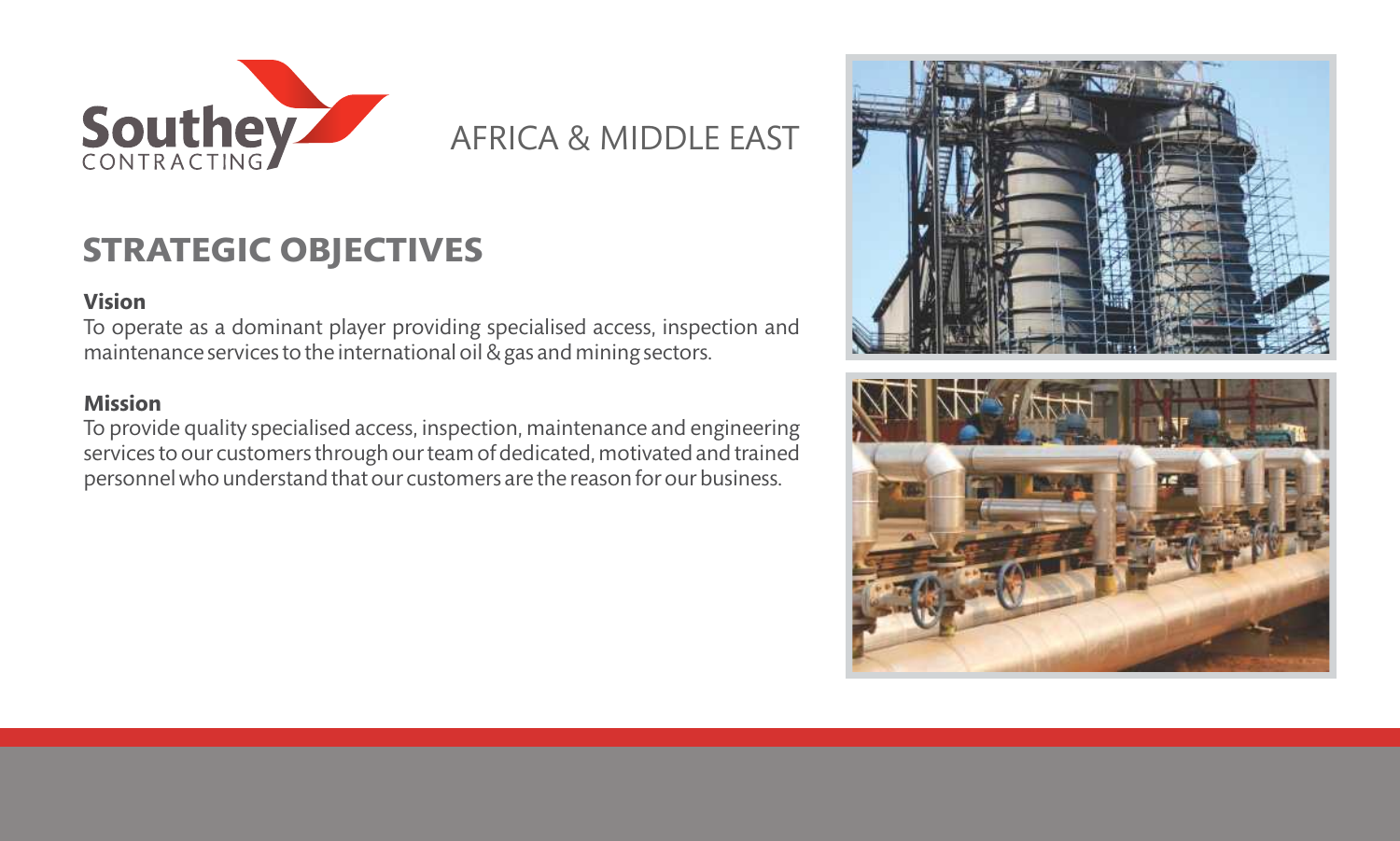

## **HEALTH, SAFETY, ENVIRONMENT AND QUALITY**

The health and safety interests of all employees are of paramount importance in the Southey Contracting, whilst the protection of the environment is a critical factor in all areas of the company's activities. We do not expose any of our employees to risks or dangers through the execution of their responsibilities and respect for the environment is a policy to which all employees adhere.

Southey Contracting has a Health, Safety and Environmental Management system authorised by senior management that clearly states the overall HSE objectives and a commitment to improving health and safety performance and minimising impacts on the environment.

Southey Contracting operates a quality management system accredited to ISO9001:2008 and continuous improvement of our processes is the driving force towards total customer satisfaction.



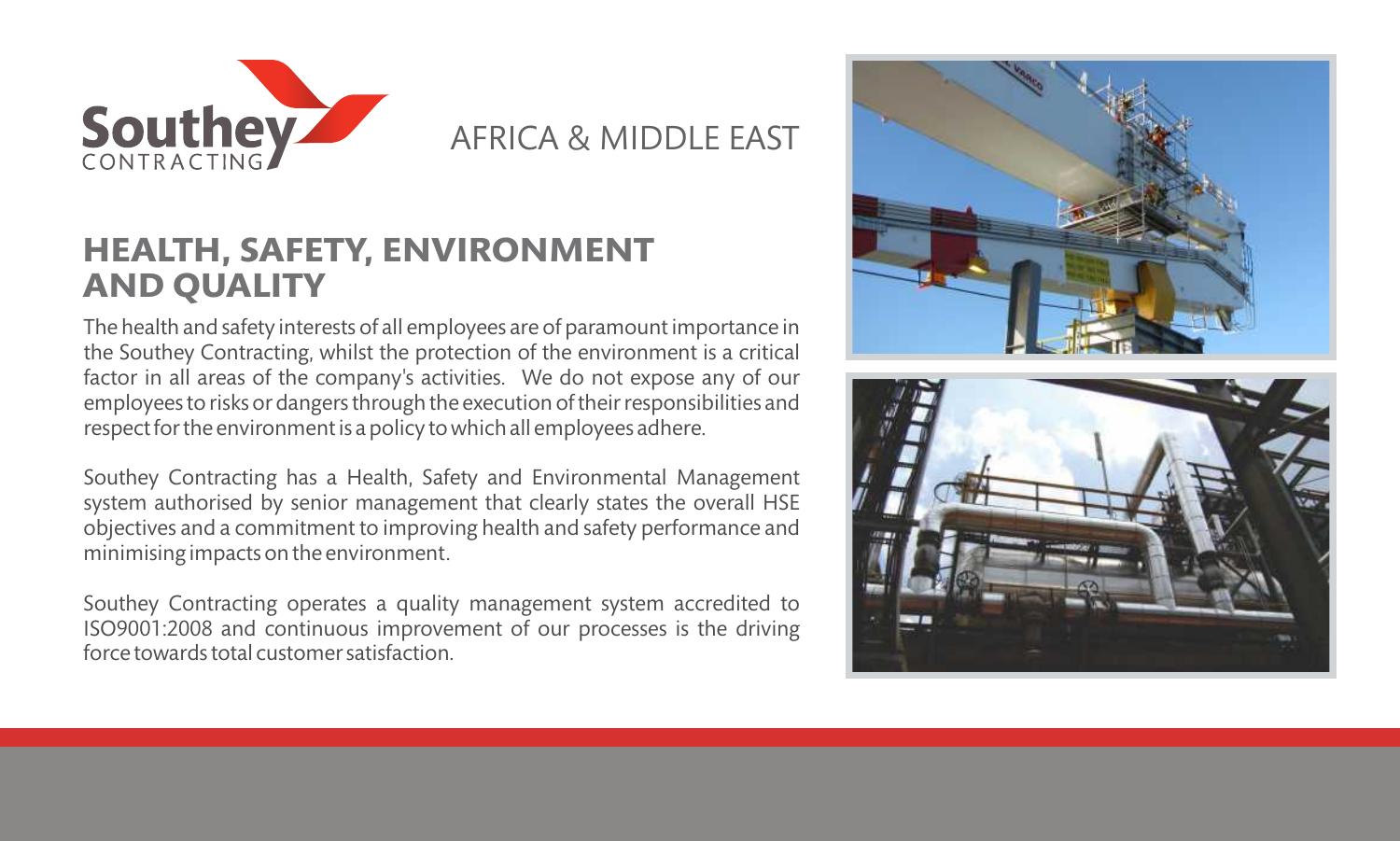

# **SERVICES**

- Unique Rope Access Solutions
- Scaffolding
- Corrosion Protection Coatings and Linings
- UHP & HP Water Jet Blasting Services
- Abrasive Blasting
- Mechanical Maintenance and Engineering Services
- Tank Cleaning
- Specialist Inspection Services
	- Non-Destructive Testing (MT, UT, MPI, ECI)
	- Lifting Gear Inspections and Certification
	- DROPS Surveys
	- Bolt Tensioning & Torque Services
- Thermal Insulation
- Cladding
- Sheeting









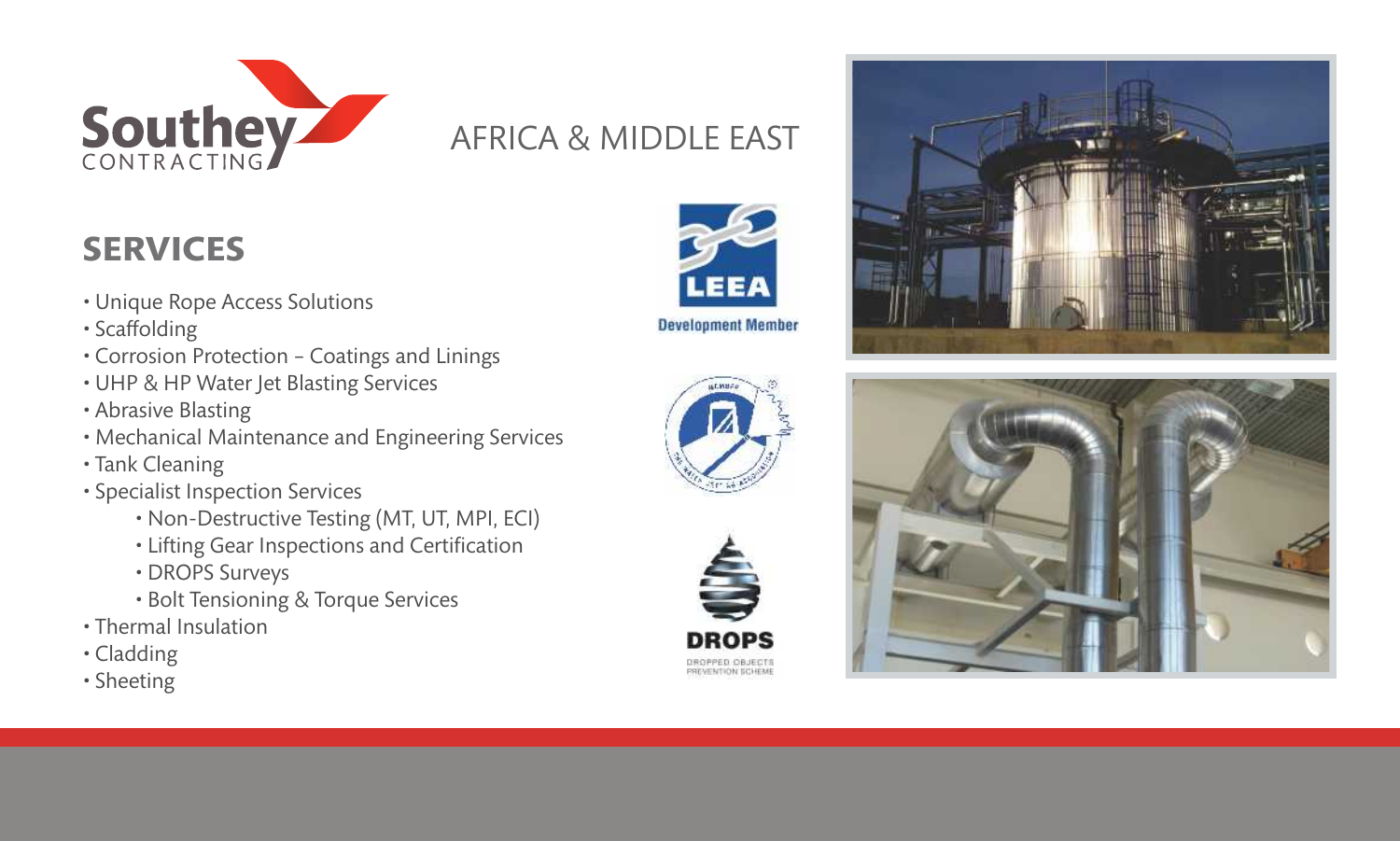

## **FOOTPRINT**

Our regional footprint allows us to mobilise our multi-disiplined teams swiftly, so that we can respond to our client's requirements with effective access, inspection and maintenance solutions.

Our equipment is strategically placed in our operating areas and this enables Southey Africa & Middle East to provide a quick turn around on the major contracts that we secure throughout our operational areas.

The continued growth within the oil & gas, mining, construction and energy sectors will ensure ongoing investment in our regional operations.



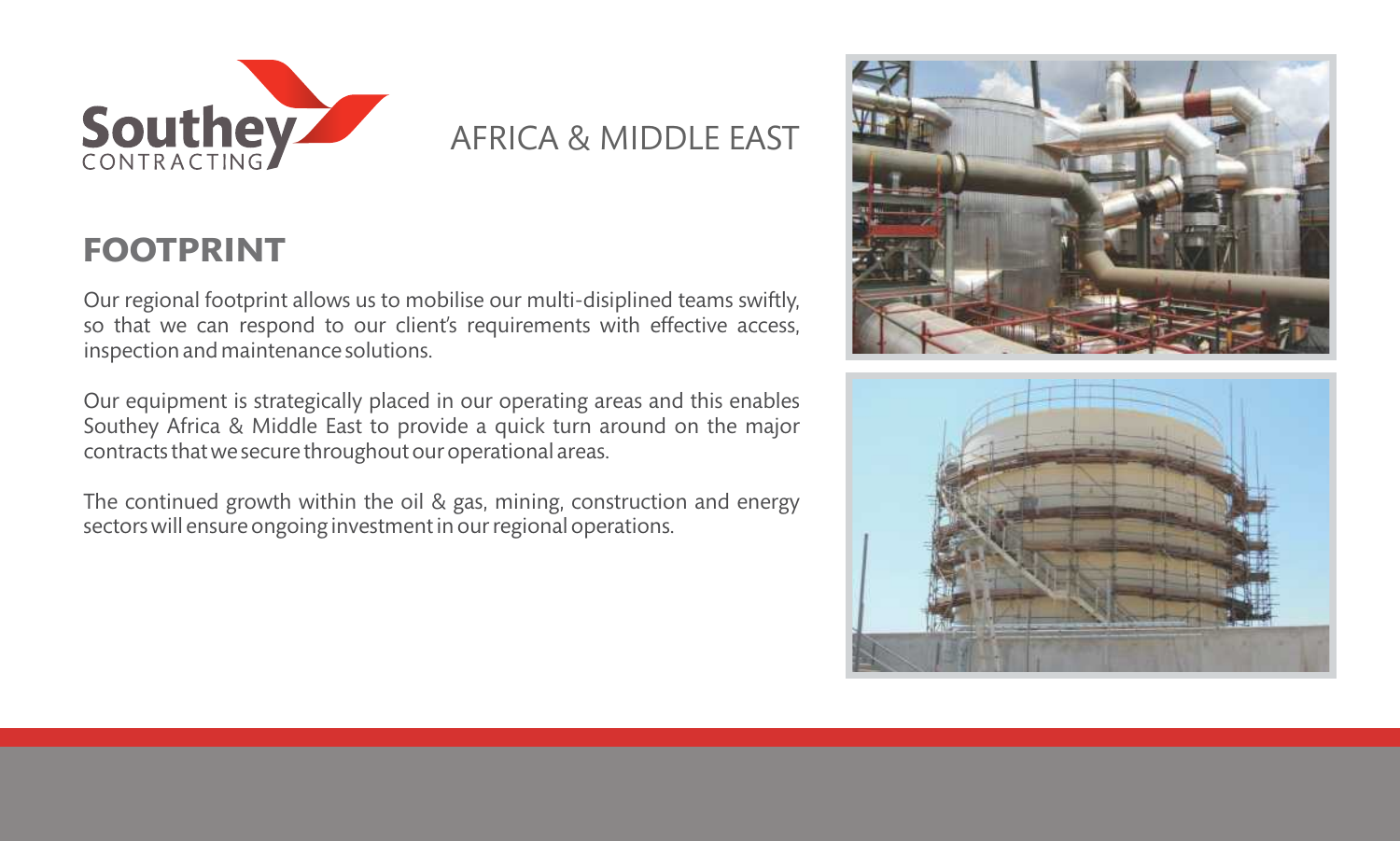

# **CONTACT DETAILS**

Head Office - Administration and Logistics Hub 53 Galaxy Avenue, Linbro Business Park Linbro Park, 2128, Gauteng **JOHANNESBURG OFFICE**

+27 11 608 6500 Tel. +27 11 608 4921 Fax.

Managing Director: Fabio Torrente: ftorrente@southeyoffshore.com Business Development Director: jbinns@southeyoffshore.com John Binns: Operations Director: Anthony dos Santos adossantos@southeyafrica.com Contracts/Commercial Manager: Kim Dickinson: kdickinson@southeyafrica.com Divisional Director: Devon Simpkins: Estimator: Andrew Leisegang:

dsimpkins@southeyoffshore.com<br>jbinns@southeyoffshore.com aleisegang@southeyoffshore.com

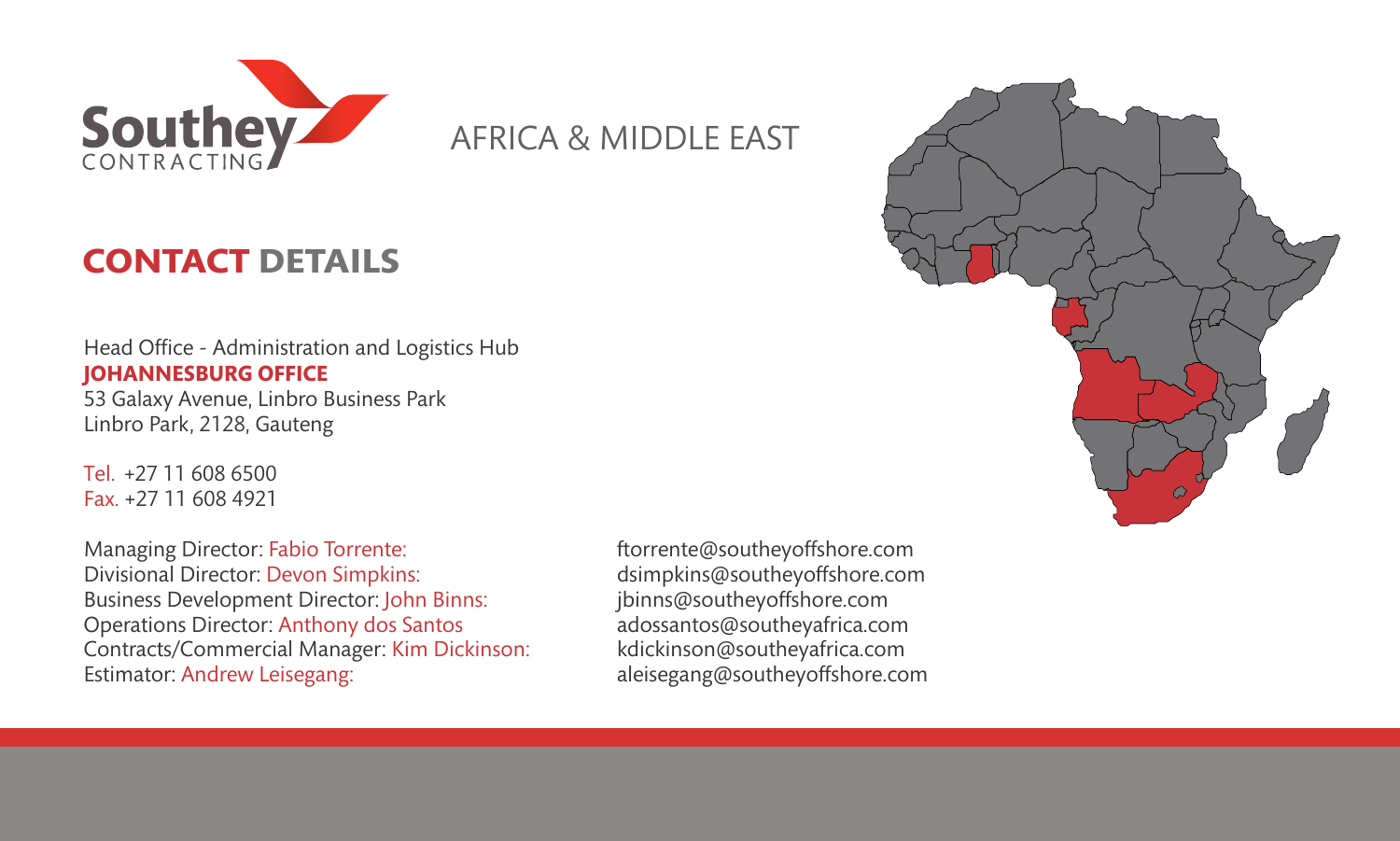

#### **SOUTHEY ANGOLA LD A**

Tel: Mobile: +244 93 613 21 52 Financial Manager: Jorge Texier: Email: jtexier@southeyoffshore.com Edificio Barr a, 1° Andar, Castr o Van Dúnem Lo y, Morro Bento Luanda, ANGOLA +244 222 010 687

#### **GHANA**

Mobile: +233 500 338 095 (Ghana) Airforce Base, Opposite HESS Yard Takoradi, GHANA +27 729 383 456 (SA ) Mobile: Country Manager: Rudi Schellhorn Email: rschellhorn@southeyoffshore.com

### **GABON**

Tel: Alternate Mobile: +241 041 630 83 Operations Manager: Neil Holtshausen Email: nholtshausen@southeyoffshore.com Regional Business Manager: Alan Veyrinas Email: aveyrinas@southeyoffshore.com B.P. 3022 Nouveau Port Port Gentil, GABON +241 074 955 27

#### **SOUTHEY ZAMBIA**

Tel: Plot No. 1530, Natwange Road Heavy Industrial Area, Kitwe, ZAMBIA +260 212 224 082 Operations Director: Anthony dos Santos Email: adossantos@southeyafrica.com Financial Manager: Muyombo Muwamba Email: mmuwanba@southeyafrica.com Operations Manager: Arnold Pule Email: apule@southeyafrica.com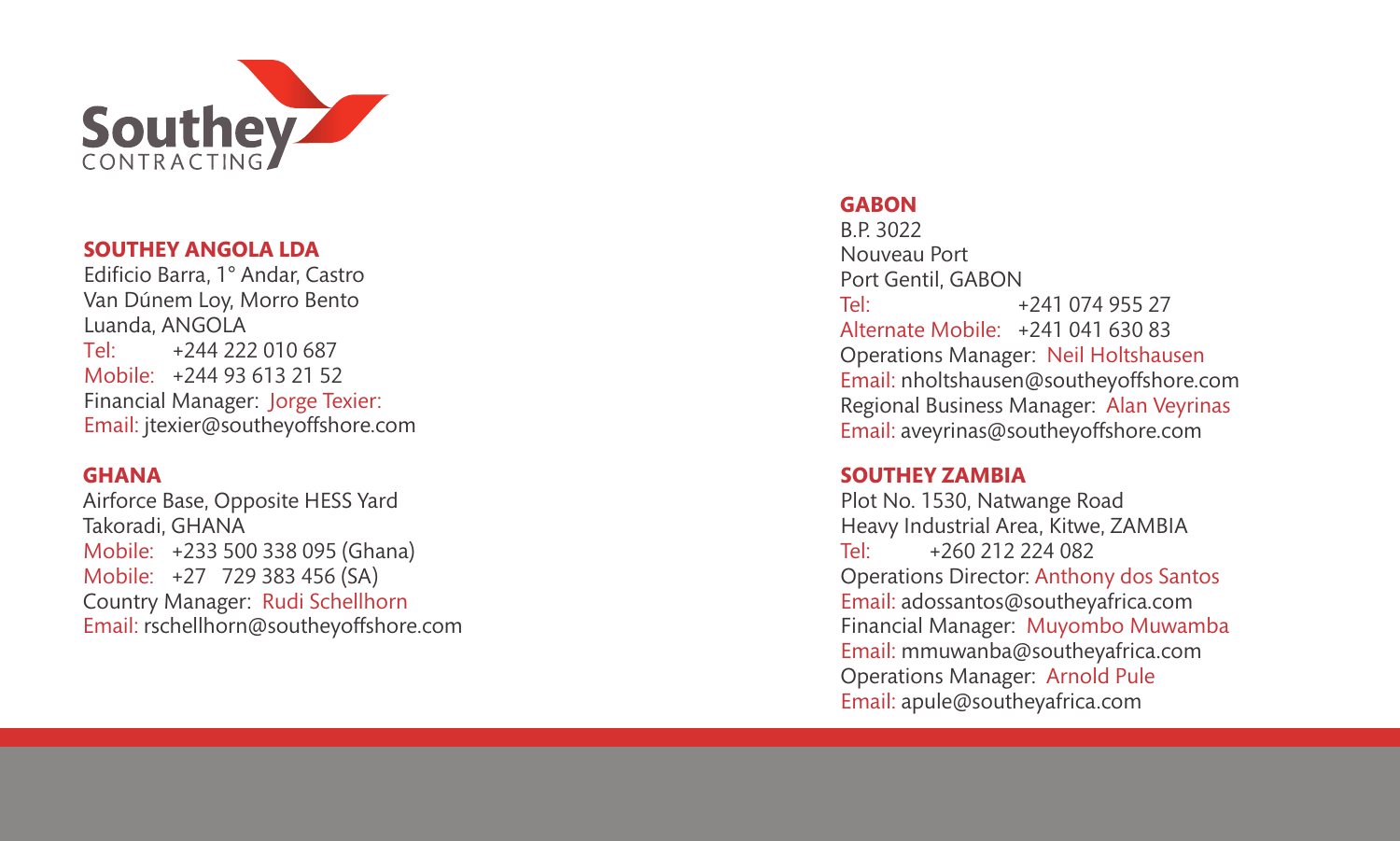

#### **SOUTHEY DRC SPRL**

Tel: +243 825 302 957 Operations Director: Anthony dos Santos Email: adossantos@southeyafrica.com Project Manager: Lukas Bekker Email: lbekker@southeyafrica.com 339, Av. Des Pins Commune de Dilala, Kolwezi Democratic Republic of Congo

#### **TANZANIA**

Mobile: +255 76 316 6345 Project Manager: Pedro Ferreira: Email: pferreira@southeyoffshore.com Plot No 221, Maguruwe Street Block E, Mbezi Beach Dar-es-Salaam, TANZANIA



### **MOZAMBIQUE**

Tel: +27 83 648 1366 Av. Julius Nyerere 2399 R/C Maputo MOZAMBIQUE Operations Director: Anthony dos Santos Email: adossantos@southeyafrica.com

#### **REPUBLIC OF CONGO**

Tel: +242 06 836 1227 No 31 Rue de Doumanga, Centreville, Pointe Noire REPUBLIQUE DU CONGO Operations Director: Duncan Ross Email: dross@southeyoffshore.com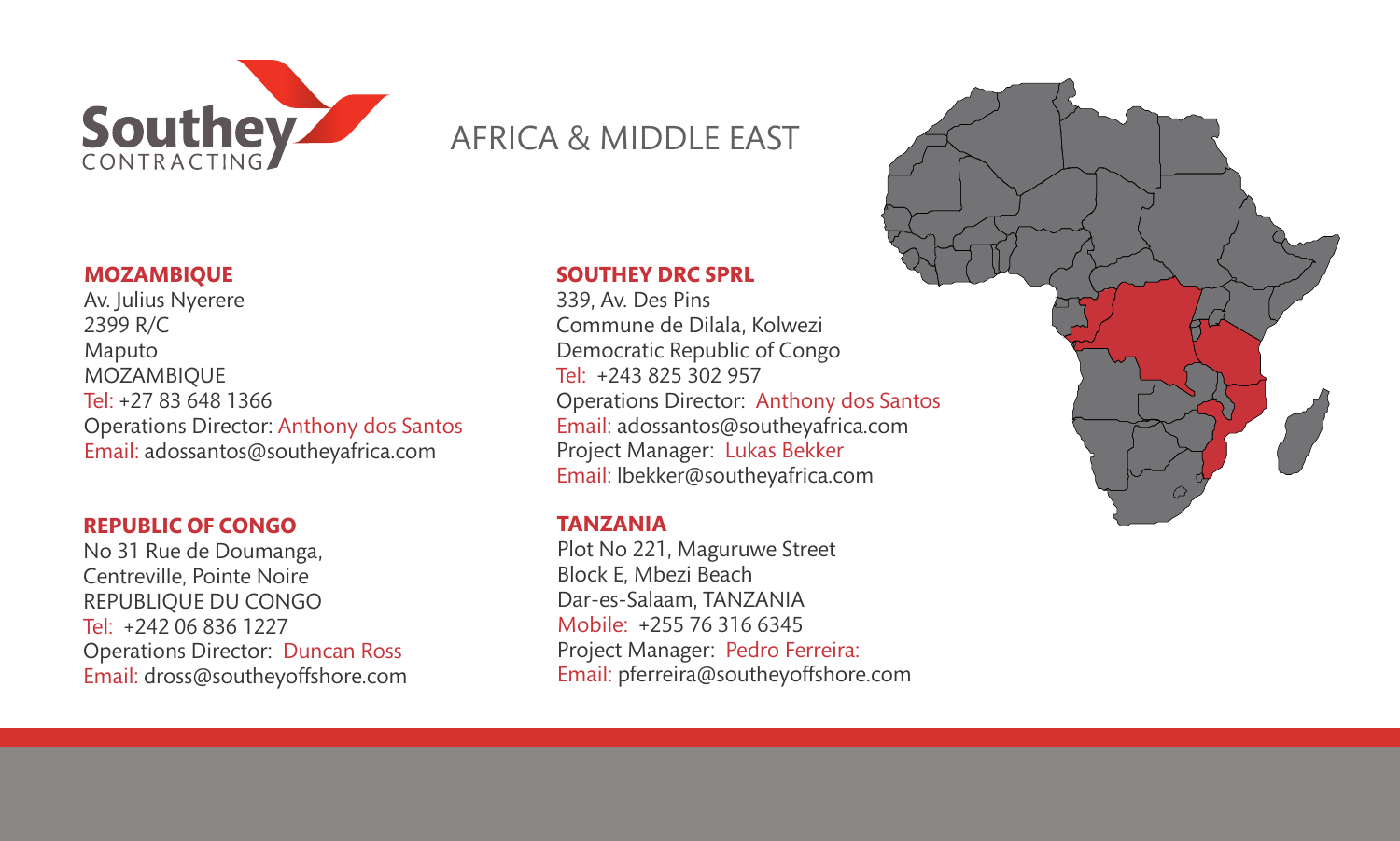

# **CONTACT DETAILS**

### **SOUTHEY CONTRACTING & MECHANICAL COMPANY LLC:**

Tel: +968 2200 9250 PO Box 58 Postal Code 102 Sultanate of Oman Projects Manager: Chris Bester Email: cbester@southeycontracting.com Estimator: Jude Denesgar Email: jdenesgar@southeycontracting.com